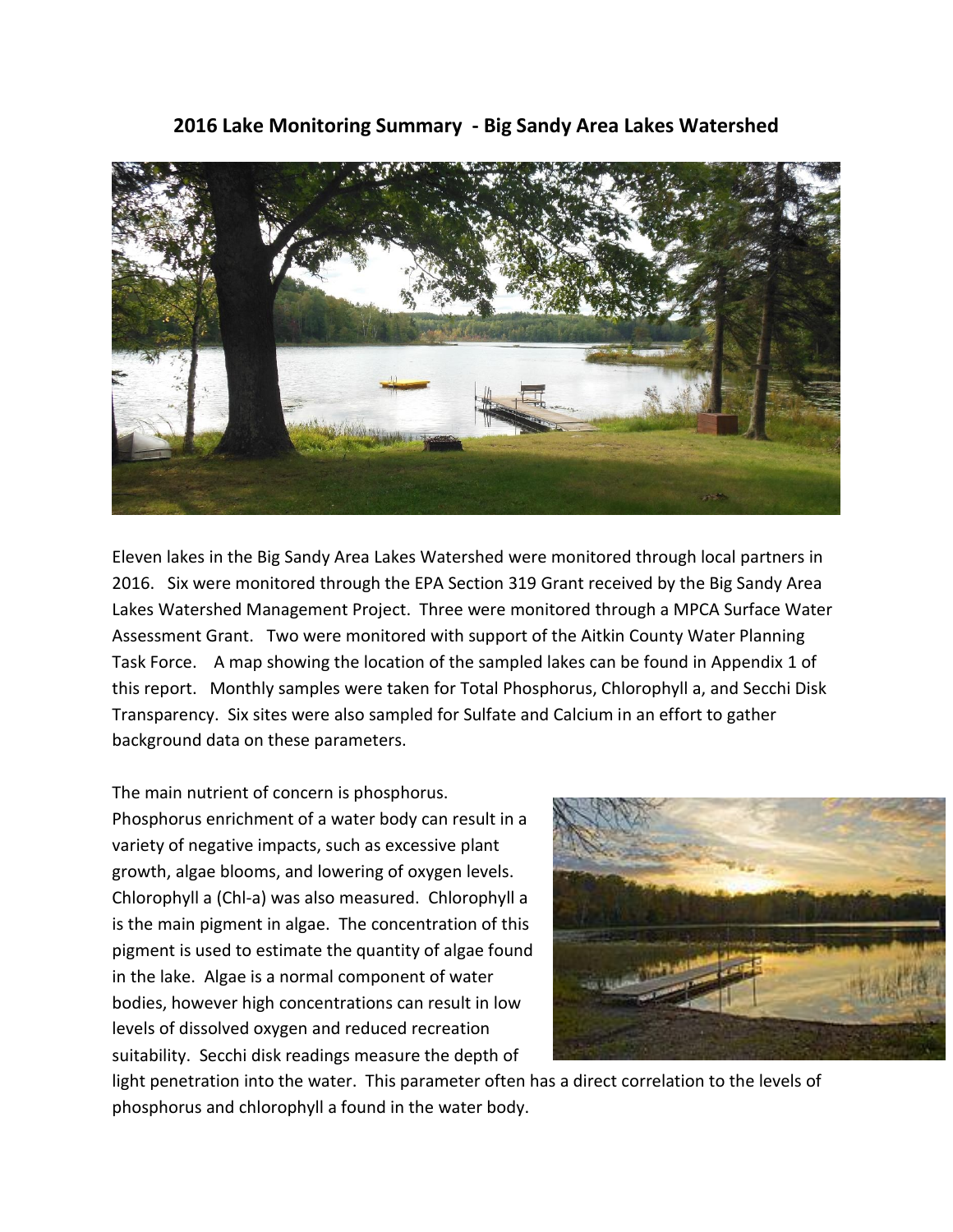The average 2016 Total Phosphorus (TP), Chlorophyll a (Chl-a), and Secchi Transparency levels for each of the monitored lakes are shown below, as is the expected Eco-Region Range. Values that fell outside the expected range are shown in the shaded boxes.

| Parameter               | TP(ug/L) | Chl-a $\text{(ug/L)}$ | Secchi (m)  | Secchi (ft.) |
|-------------------------|----------|-----------------------|-------------|--------------|
| Big Sandy Lake,         | 26       | 7                     | 1.0         | 3.3          |
| <b>Bellhorn Bay</b>     |          |                       |             |              |
| Big Sandy Lake,         | 37       | 12                    | 1.0         | 3.6          |
| Main Basin              |          |                       |             |              |
| Big Sandy Lake,         | 42       | $\overline{7}$        | 1.0         | 3.2          |
| <b>Websters Bay</b>     |          |                       |             |              |
| <b>Blackface Lake</b>   | 22       | $\leq$ 4              | 2.1         | 6.8          |
| Eagle Lake              | 25       | 8                     |             |              |
| <b>Island Lake</b>      | 30       | $\overline{7}$        | 1.4         | 4.6          |
| (Aitkin County)         |          |                       |             |              |
| Island Lake, North      | 29       | 9                     |             |              |
| (Carlton County)        |          |                       |             |              |
| Island Lake, South      | 31       | 11                    |             |              |
| (Carlton County)        |          |                       |             |              |
| Loon Lake               | 16       | 5                     | 2.0         | 6.7          |
| Minnewawa,              | 36       | 23                    | 1.6         | 5.2          |
| Main Basin              |          |                       |             |              |
| Minnewawa,              | 130      | 25                    | 1.4         | 4.7          |
| North Arm               |          |                       |             |              |
| Prairie Lake            | 33       | 16                    |             |              |
| (St. Louis County)      |          |                       |             |              |
| Savanna Lake            | 35       | 20                    | 1.2         | 3.9          |
| Shumway Lake            | 20       | $\leq$ 4              | 2.4         | 7.7          |
| <b>Eco-Region Range</b> | 14-27    | $10$                  | $2.4 - 4.6$ | $8 - 15$     |

Collected data was used to calculate Trophic Status Index values. Carlson's Trophic State Index (TSI) is a common method of characterizing a lake's overall health. "Trophic Status" refers to the level of productivity in a lake, as measured by phosphorus and algae content, and the depth of light penetration. In general, the lower the TSI Value, the better the health of the lake. TSI's are calculated for Phosphorus, Chlorophyll a, and Secchi Transparency. These three numbers are then averaged to result in an overall TSI value for each lake. A graphic of this information is found in Appendix 2.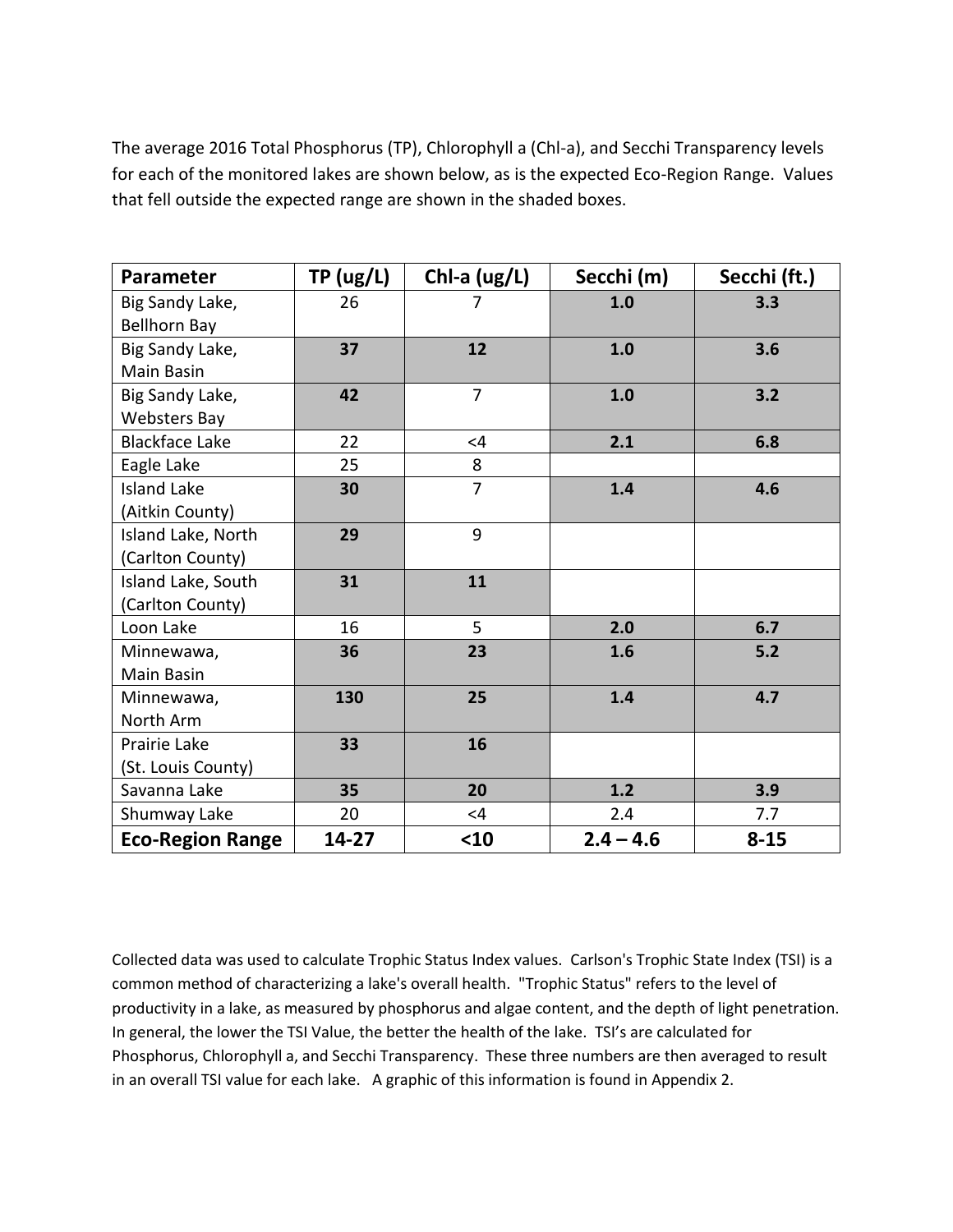|                        | 2016 TSI   | 2016 TSI      | 2016 TSI              | 2016 Overall |  |  |  |
|------------------------|------------|---------------|-----------------------|--------------|--|--|--|
|                        | Phosphorus | Chlorophyll a | <b>Secchi Clarity</b> | <b>TSI</b>   |  |  |  |
| <b>Big Sandy Lake,</b> | 51         | 50            | 60                    | 54           |  |  |  |
| <b>Bellhorn Bay</b>    |            |               |                       |              |  |  |  |
| <b>Big Sandy Lake,</b> | 56         | 55            | 59                    | 57           |  |  |  |
| <b>Main Basin</b>      |            |               |                       |              |  |  |  |
| <b>Big Sandy Lake,</b> | 58         | 50            | 60                    | 56           |  |  |  |
| <b>Websters Bay</b>    |            |               |                       |              |  |  |  |
| <b>Blackface Lake</b>  | 49         | 44            | 50                    | 48           |  |  |  |
| <b>Eagle Lake</b>      | 51         | 51            |                       | 51           |  |  |  |
| <b>Island Lake</b>     | 53         | 50            | 55                    | 53           |  |  |  |
| (Aitkin County)        |            |               |                       |              |  |  |  |
| <b>Island Lake,</b>    | 53         | 52            |                       | 53           |  |  |  |
| <b>North (Carlton</b>  |            |               |                       |              |  |  |  |
| County)                |            |               |                       |              |  |  |  |
| <b>Island Lake,</b>    | 54         | 54            |                       | 54           |  |  |  |
| <b>South (Carlton</b>  |            |               |                       |              |  |  |  |
| County)                |            |               |                       |              |  |  |  |
| <b>Loon Lake</b>       | 44         | 46            | 48                    | 46           |  |  |  |
| Minnewawa,             | 56         | 61            | 53                    | 57           |  |  |  |
| <b>Main Basin</b>      |            |               |                       |              |  |  |  |
| Minnewawa,             | 74         | 62            | 55                    | 64           |  |  |  |
| <b>North Arm</b>       |            |               |                       |              |  |  |  |
| <b>Prairie Lake</b>    | 55         | 58            |                       | 57           |  |  |  |
| (St. Louis             |            |               |                       |              |  |  |  |
| County)                |            |               |                       |              |  |  |  |
| Savanna Lake           | 55         | 60            | 57                    | 57           |  |  |  |
| <b>Shumway Lake</b>    | 47         | 44            | 48                    | 46           |  |  |  |

A TSI between 40 and 50 places Blackface, Loon and Shumway Lakes in the mesotrophic range – the moderate ranking of water quality. This is about where we would expect these lakes to fall, and is normal for this area of Minnesota.

A TSI between 50 and 65 places Big Sandy, Eagle, Island(Aitkin Co. and Carlton Co.), Minnewawa, Prairie, Savanna Lakes at the lower boundary of classical eutrophy. Euthophic lakes exhibit decreased transparency, aquatic vegetation problems, and support only warm water fisheries.

### **Discussion:**

The lakes monitored for this study are located in the Northern Lakes and Forest (NLF) Ecoregion of the state. Ecoregions are grouped together based on soils, landforms, potential natural vegetation, and land use. Comparing a lake's water quality to that of reference lakes in the same ecoregion provides one basis for characterizing the condition of the lake.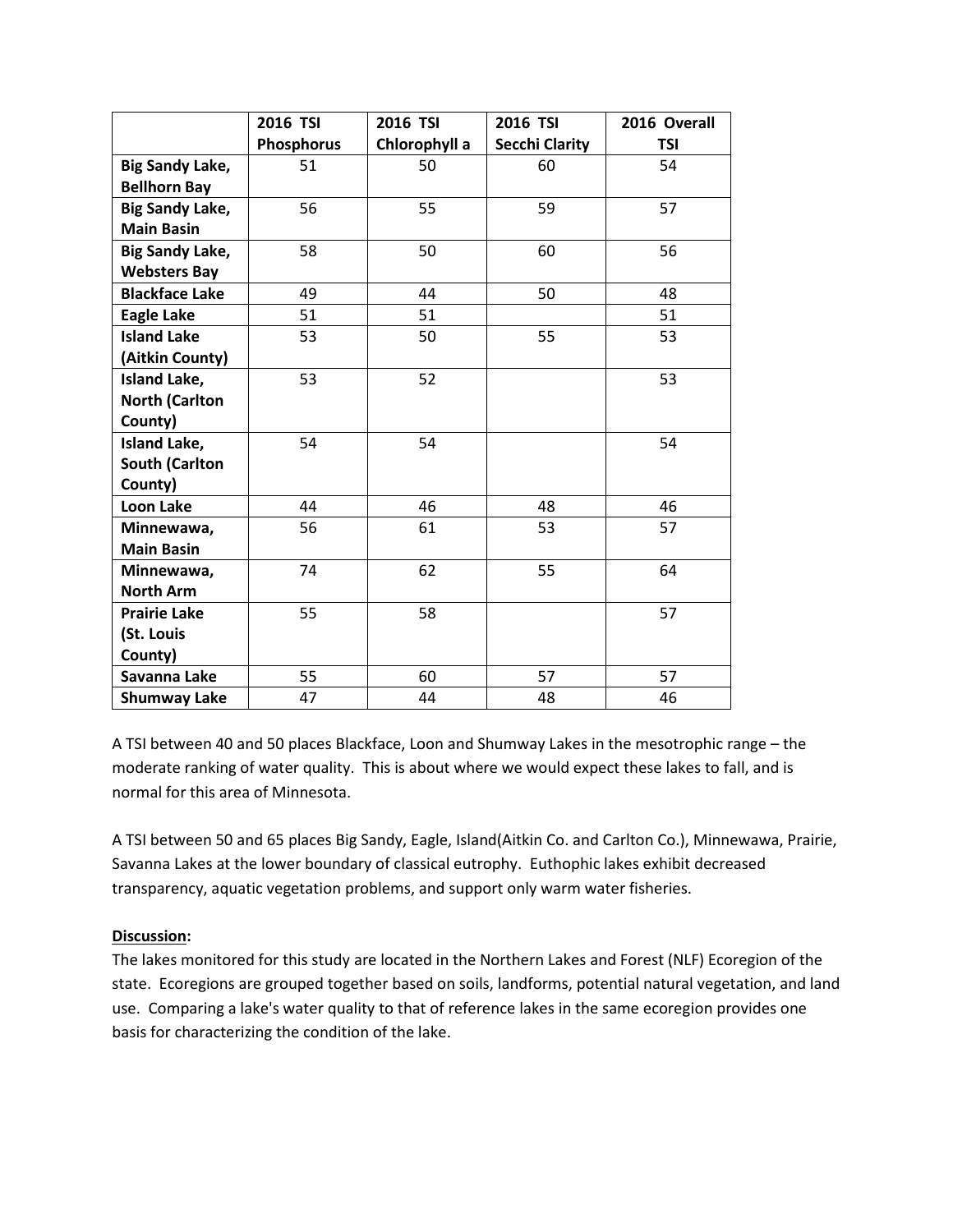The Northern Lakes and Forests Ecoregion is heavily forested and comprised of steep, rolling hills interspersed with pockets of wetlands, bogs, lakes and ponds. Lakes are typically deep and clear, with good gamefish populations. These lakes are very sensitive to damage from atmospheric deposition of pollutants, storm water runoff from logging operations, urban and shoreland development, mining, inadequate wastewater treatment, and failing septic systems. Agriculture is somewhat limited by the hilly terrain and lack of nutrients in the soil, though there are some beef and dairy cattle farms.



Shaded boxes in the table on page 2

indicate which lakes / parameters did not fall within the expected eco-region range. Several results were out of this range. Please recall that the majority of the sampling was done on lakes listed as impaired by the Minnesota Pollution Control Agency. These lakes were already determined to have water quality troubles. Monitoring was done to track any changes (positive or negative) to water quality.

The secchi transparency readings were slightly lower than expected. This is attributed to the tannic acid / bog stain of the water of many lakes within the Big Sandy Area Lakes Watershed. It is normal for lakes in our area to have lower transparency due to the tea stain resulting from the wetlands in the watershed.

Seasonal variations should be taken into consideration. 2016 was an extremely wet year, with several heavy rainfall events. It should be noted that this has the potential to add nutrients to a lake through storm water runoff. High water levels can also cause increased soil erosion at the shoreline. Waves reaching higher on the landscape can result in soil washing into the lake. Soil particles carry additional nutrients into the lake too.

Several of the lakes will be monitored again in 2017. This second year of data will help to remove any variability due to weather conditions, and will double the amount of data available for evaluating each lake. This will provide a more complete look at the health of each water body.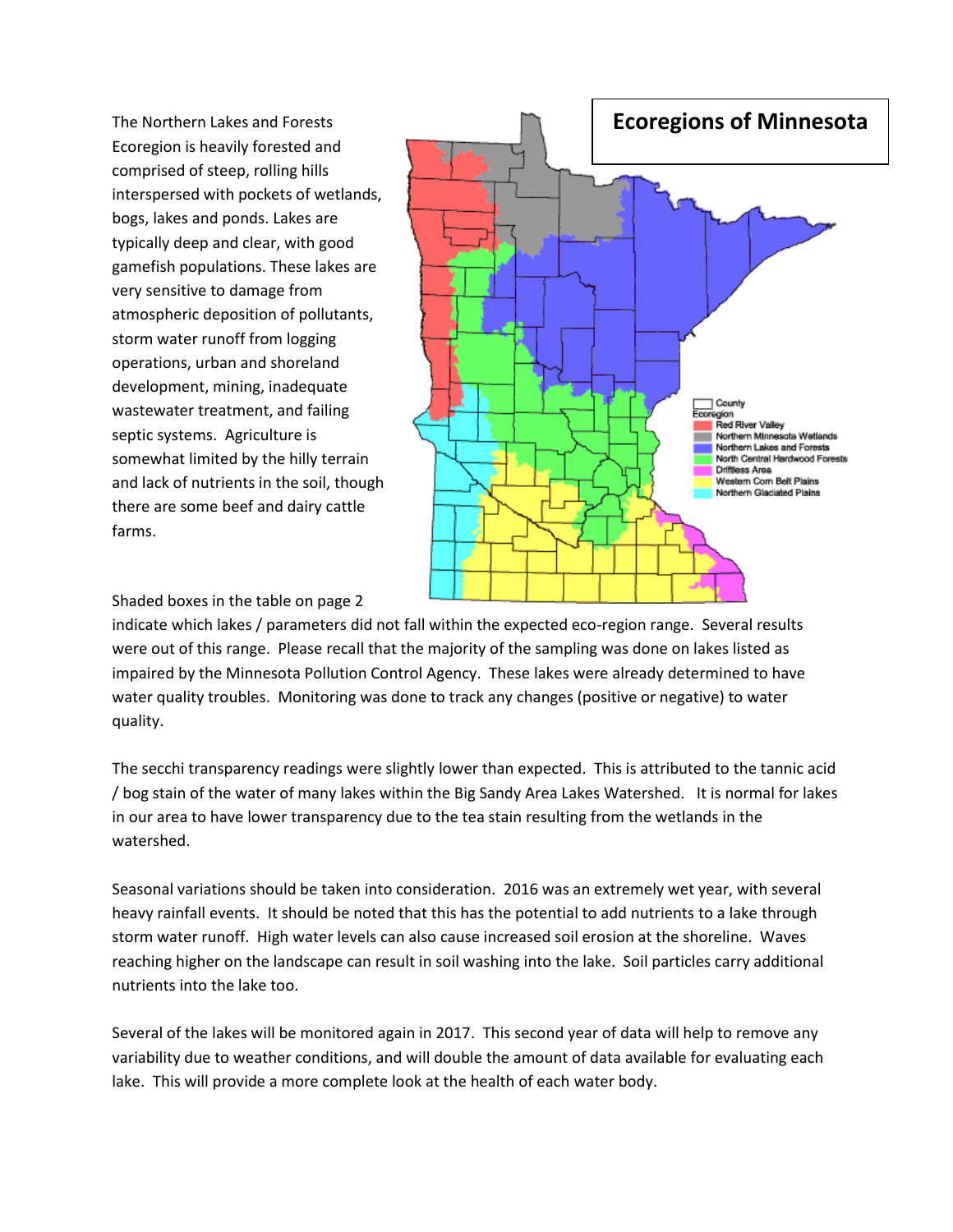## **SULFATE:**

Sulfate is a natural chemical commonly found in surface and ground water. It can be found at varying concentrations in discharges from permitted facilities such as mining operations, municipal wastewater treatment plants, and industrial facilities. In some areas, permitted facility discharges are elevated because groundwater high in sulfate is used for drinking water or industrial needs. The primary factor controlling natural concentrations of sulfate in surface water is the surface geology of Minnesota. For example, glaciation left relatively high -sulfur soils across southwestern Minnesota, which contribute sulfate to lakes and streams. Past studies have shown that wild rice is primarily found in waters with relatively low sulfate concentrations.

Sulfate levels were monitored at the following sites: Big Sandy Lake – Main Bay, Eagle Lake, Island Lake (Carlton County) – North and South, Minnewawa – Main Basin, and Prairie Lake. Monitoring was conducted in an effort to gather baseline data and create a record of historic sulfate levels. Average results for the sampled lakes are given below.

| <b>Lake Name</b>                | Sulfate mg/L        |
|---------------------------------|---------------------|
| Big Sandy Lake – Main Bay       | 1.2                 |
| Eagle Lake                      | $\langle 3 \rangle$ |
| Island Lake (Carlton Co.) North | $\langle$ 3         |
| Island Lake (Carlton Co.) South | $<$ 3               |
| Minnewawa Lake – Main Basin     | 1.2                 |
| Prairie Lake                    | < З                 |

## **CALCIUM**

Calcium levels were monitored at the following sites: Big Sandy Lake – Main Bay, Eagle Lake, Island Lake (Carlton County) – North and South, Minnewawa – Main Basin, and Prairie Lake. Monitoring was conducted in an effort to measure the suitability for zebra mussel infestation. Calcium is an essential nutrient for the formation of zebra mussel shells. Average calcium levels for each lake are shown in the table below:

| <b>Lake Name</b>                | Calcium $mg/L$ |  |  |  |  |
|---------------------------------|----------------|--|--|--|--|
| Big Sandy Lake – Main Bay       | 11.7           |  |  |  |  |
| Eagle Lake                      | 14.9           |  |  |  |  |
| Island Lake (Carlton Co.) North | 17.7           |  |  |  |  |
| Island Lake (Carlton Co.) South | 15.3           |  |  |  |  |
| Minnewawa Lake – Main Basin     | 10.9           |  |  |  |  |
| Prairie Lake                    | 117            |  |  |  |  |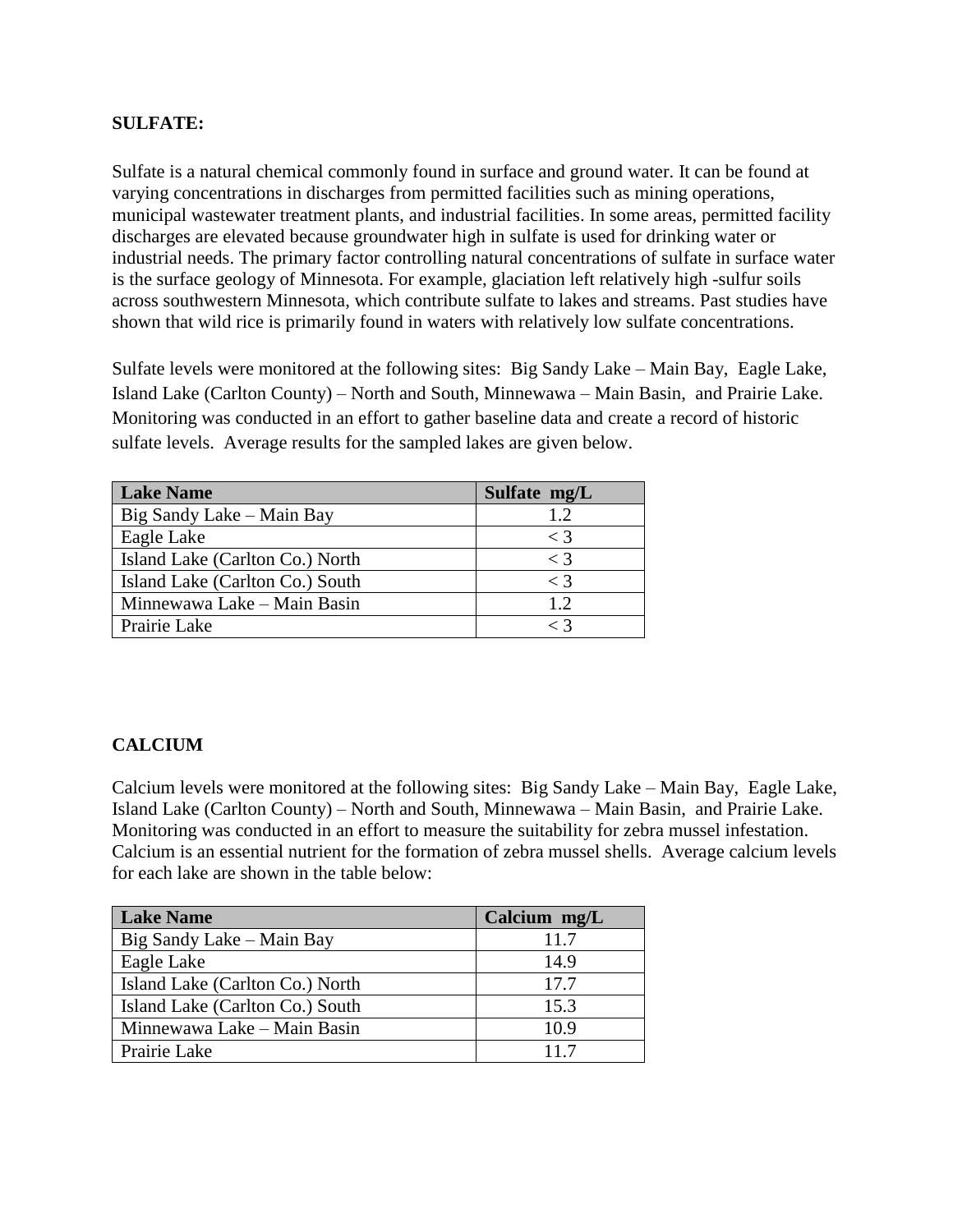The table below was prepared by RMB Environmental Laboratories and shows the risk for zebra mussel infestation based on several parameters, including calcium. According to this ranking, all lakes with the exception of Island Lake North are placed in the Low Risk category. Island Lake North falls into the Moderate Risk category. Please note that this is just a general ranking of risk, based on only one water quality parameter.

**Risk** 

|                             | <b>KISK</b>                     |                                  |                               |  |  |  |  |
|-----------------------------|---------------------------------|----------------------------------|-------------------------------|--|--|--|--|
| <b>Parameter</b>            | <b>Low Little Potential for</b> | <b>Moderate (survivable, but</b> | <b>High</b>                   |  |  |  |  |
|                             | <b>Larval Development</b>       | will not flourish)               | <b>(favorable for optimal</b> |  |  |  |  |
|                             |                                 |                                  | growth)                       |  |  |  |  |
| Calcium (mg/l)              | $8 - 15$                        | $15 - 30$                        | >30                           |  |  |  |  |
| рH                          | 7.0-7.8 or 9.0-9.5              | $7.8 - 8.2$ or $8.8 - 9.0$       | $8.2 - 8.8$                   |  |  |  |  |
| Hardness (mg/L)             | $30 - 35$                       | $55 - 100$                       | 100-280                       |  |  |  |  |
| Alkalinity (mg/L)           | $30 - 55$                       | $55 - 100$                       | 100-280                       |  |  |  |  |
| <b>Specific Conductance</b> | $30 - 60$                       | $60 - 110$                       | >110                          |  |  |  |  |
| (umhos)                     |                                 |                                  |                               |  |  |  |  |
| Secchi depth (m)            | 1-2 or $6-8$                    | $4-6$                            | $2 - 4$                       |  |  |  |  |
| Chlorophyll a (ug/L)        | 2.0-2.5 or 20-25                | $8 - 20$                         | $2.5 - 8$                     |  |  |  |  |
| <b>Total Phosphorus</b>     | 5-10 or 35-50                   | $10 - 25$                        | 25-35                         |  |  |  |  |

Water quality data that was collected through this effort was submitted to the Minnesota Pollution Control Agency for storage in their EQuIS database. It can be viewed on their website [\(www.pca.state.mn.us\)](http://www.pca.state.mn.us/) or accessed through the Minnesota DNR Lakefinder site [\(www.dnr.state.mn.us\)](http://www.dnr.state.mn.us/). A copy of the raw data can also be obtained by calling the Aitkin County SWCD at (218) 927-6565.

Thanks to the many volunteers who donated their time and energy to collect this data.

Larry Antonsen, Lake Minnewawa Dick Beatty, Big Sandy Lake Gary Fischer, Eagle Lake Ken Hallberg, Prairie Lake Dianne Knoben, Island Lake (Aitkin County) Mark Miller, Island Lake (Aitkin County) John Pilney, Big Sandy Lake Ed Pung, Island Lake South (Carlton County) Dennis Tennison, Blackface Lake Norbert Wollack, Island Lake North (Carlton County)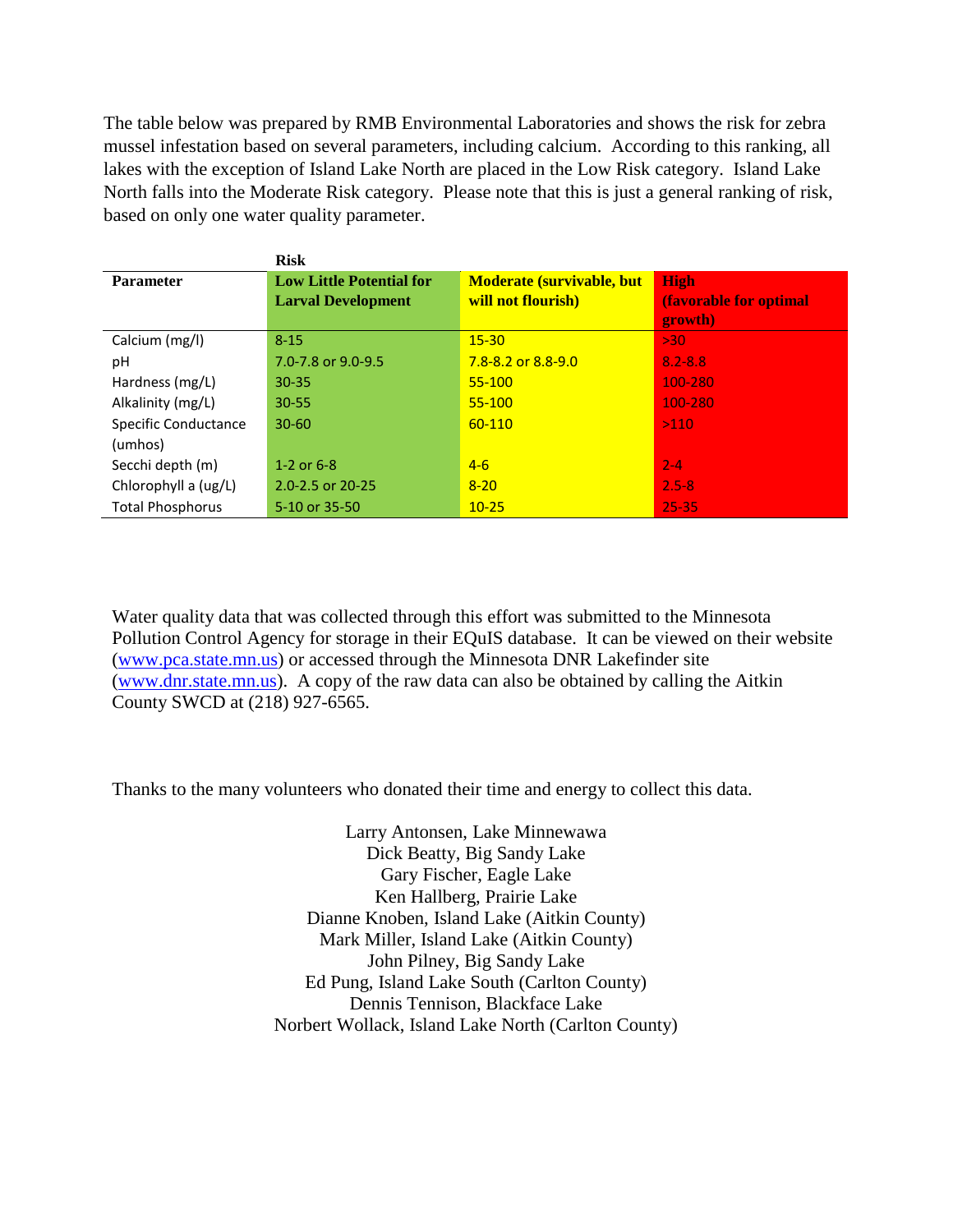